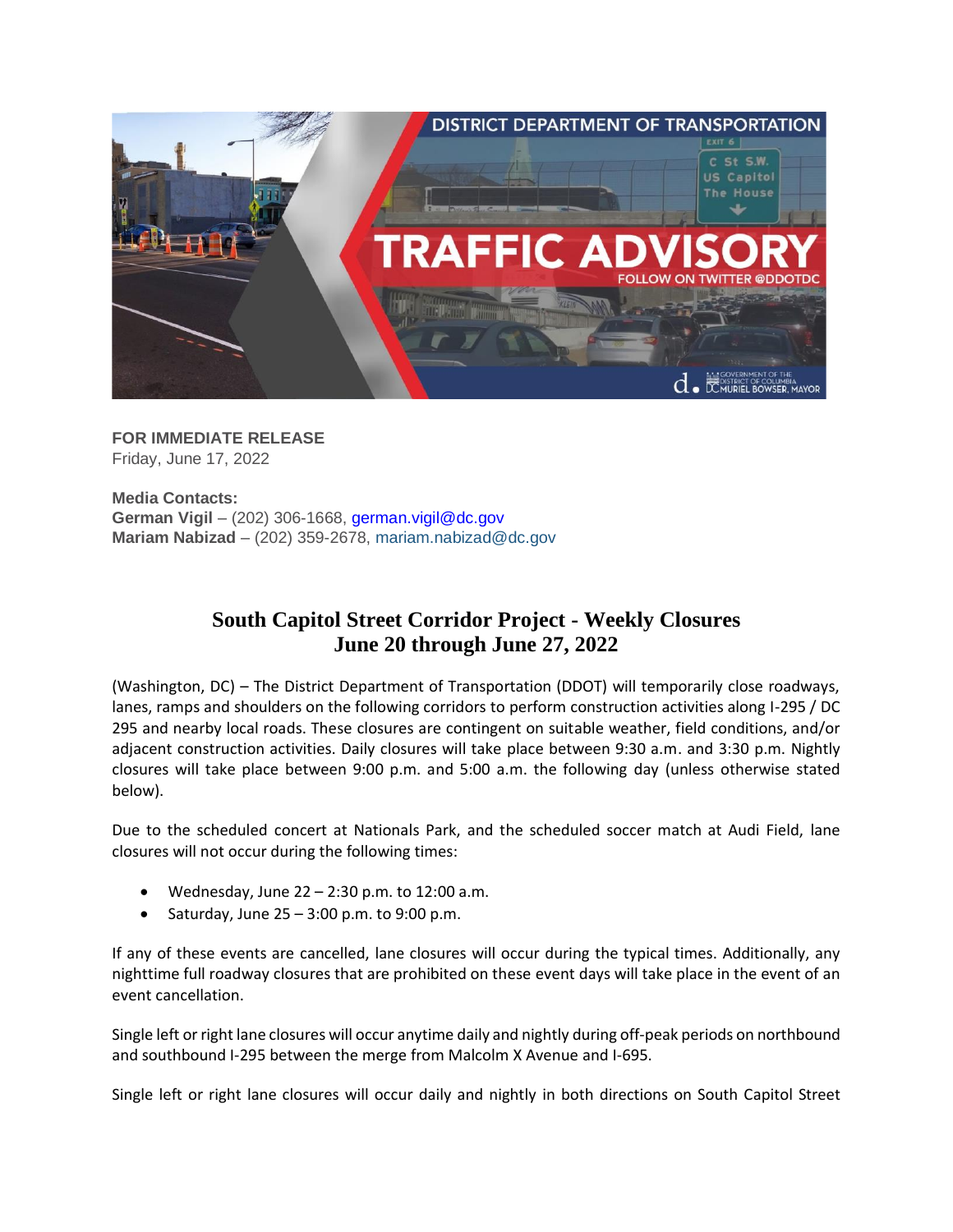SE/SW between Firth Sterling Avenue SE and N Street SE. Single lane closures will take place during weekday off-peak hours.

Single left or right lane closures will occur daily and nightly in both directions Suitland Parkway SE between the Martin Luther King, Jr. Avenue SE overpass and South Capitol Street SE. These single lane closures along these roadways will take place during off-peak hours.

No other closures on South Capitol Street SE/SW or Suitland Parkway SE will take place on weekdays between 5:00 a.m. and 9:30 a.m. and between 3:30 p.m. and 9:00 p.m.

Daily and nightly single lane closures will also occur during off-peak hours on Firth Sterling Avenue SE, Howard Road SE, Potomac Avenue SE/SW, Half Street SW, P Street SW, Q Street SW, and R Street SW, St. Elizabeths Road SE, and Barry Road SE.

Eastbound Suitland Parkway between South Capitol Street and the I-295 interchange will be closed on Monday and Tuesday nights, June 20 & June 21, from 9:00 p.m. until 5:00 a.m. the following morning. Access will be maintained from I-295 northbound to eastbound Suitland Parkway throughout the closure. Westbound Suitland Parkway will be closed between the I-295 interchange and South Capitol Street on Wednesday night, June 22, from 9:00 p.m. to 5:00 a.m. the following morning. Access will be maintained from westbound Suitland Parkway to I-295 northbound and from I-295 southbound to westbound Suitland Parkway throughout the closure. When Suitland Parkway is closed, South Capitol Street SE, Firth Sterling Avenue SE, and Howard Road SE will remain open to traffic. Marked detours will be in place during these closures.



### **Eastbound and Westbound Suitland Parkway Closure & Detour**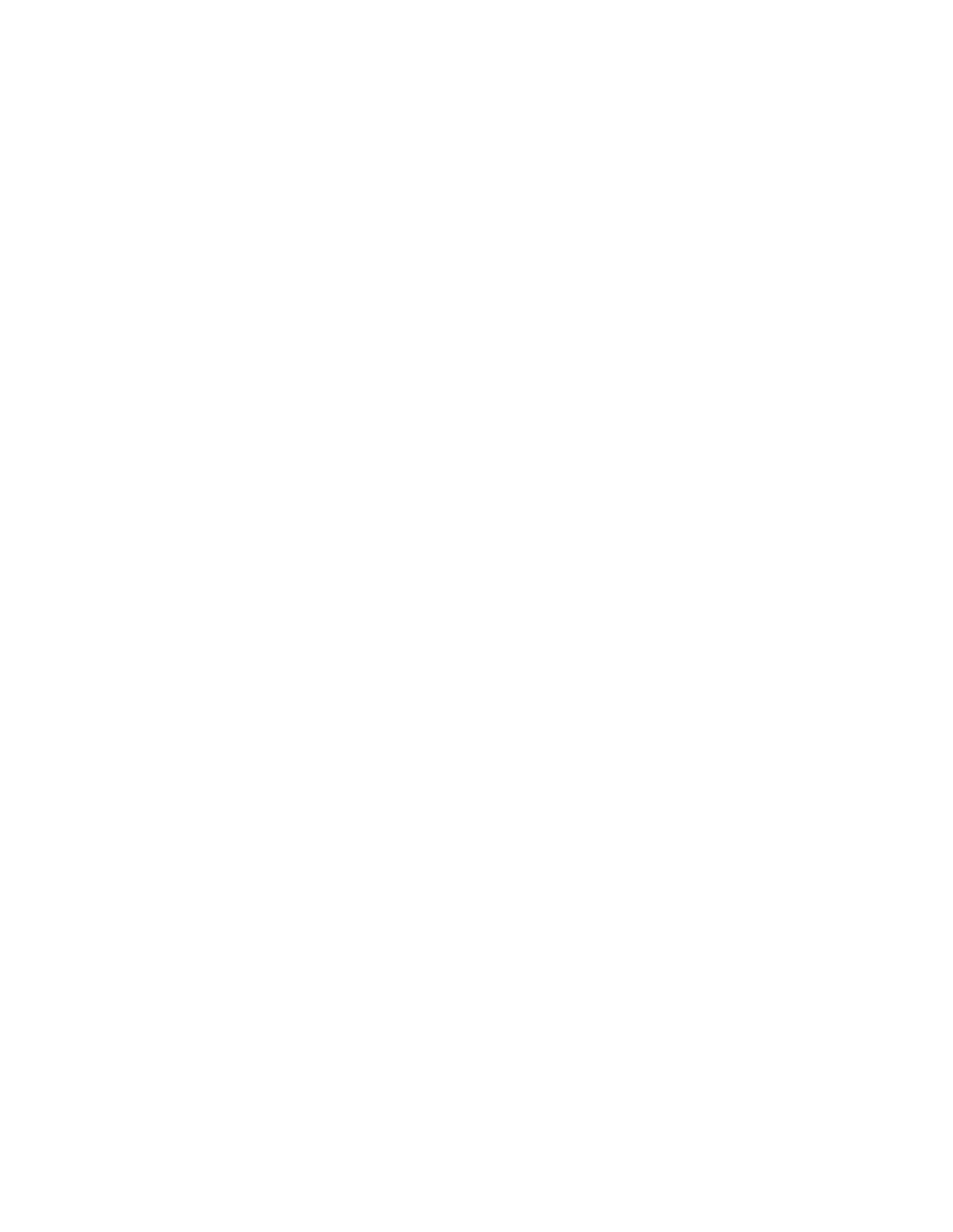Westbound Howard Road SE will be closed from Anacostia Metro Station to the WMATA Parking Garage from 9:00 p.m. on Friday night, June 24 to 5:00 a.m. on Monday morning, June 27, 2022. Access to the parking garage will be maintained at all times. Marked detours will be in place during these closures.



#### **Westbound Howard Road SE Closure & Detour**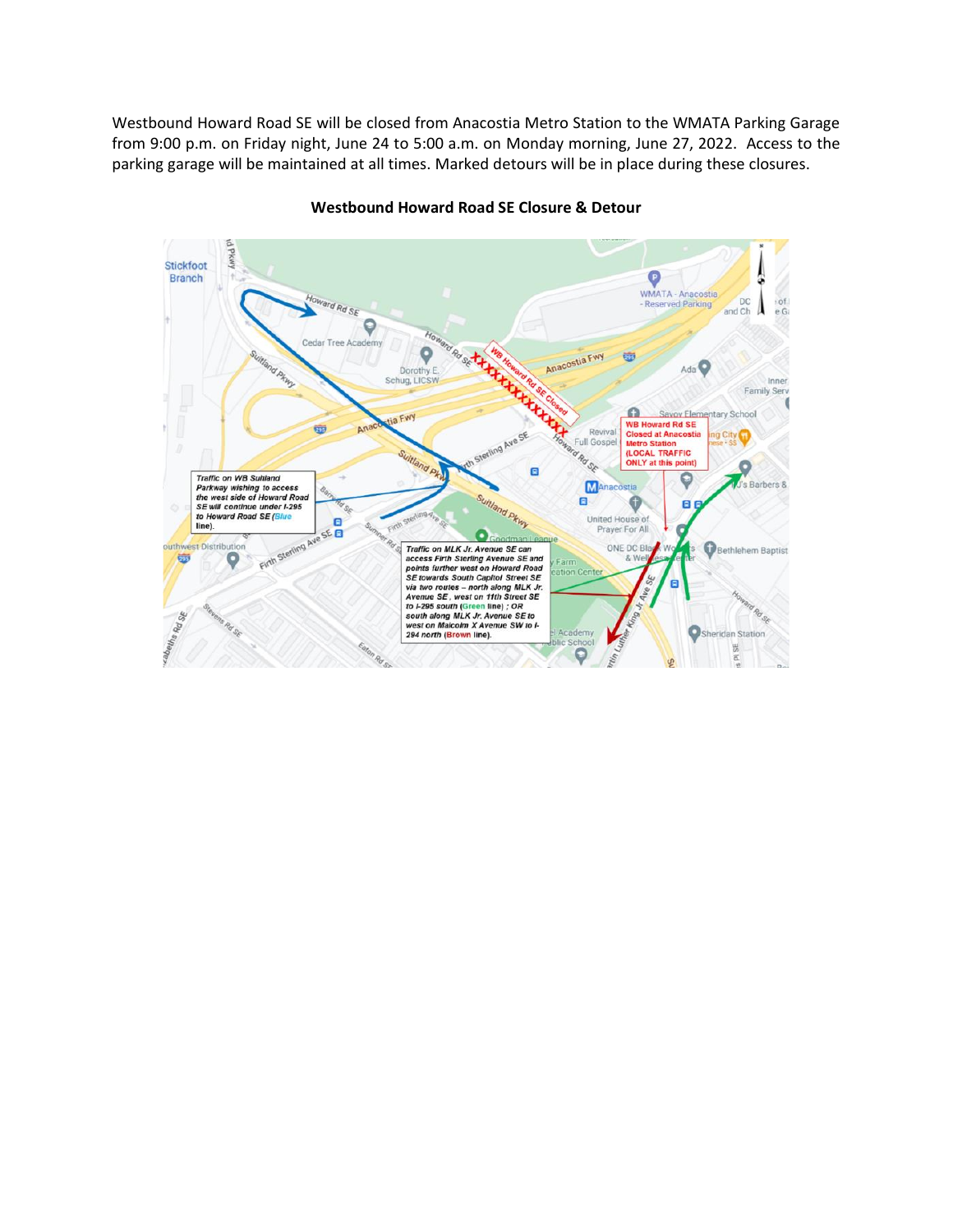Northbound and southbound Firth Sterling Avenue SE will be closed from 9.00 p.m. on Friday night, June 24 to 5.00 a.m. Saturday morning, June 25. When Firth Sterling Avenue is closed, Suitland Parkway and South Capitol Street will remain open to traffic. Marked detours will be in place during these closures.



# **Firth Sterling Ave SE Closure & Detour**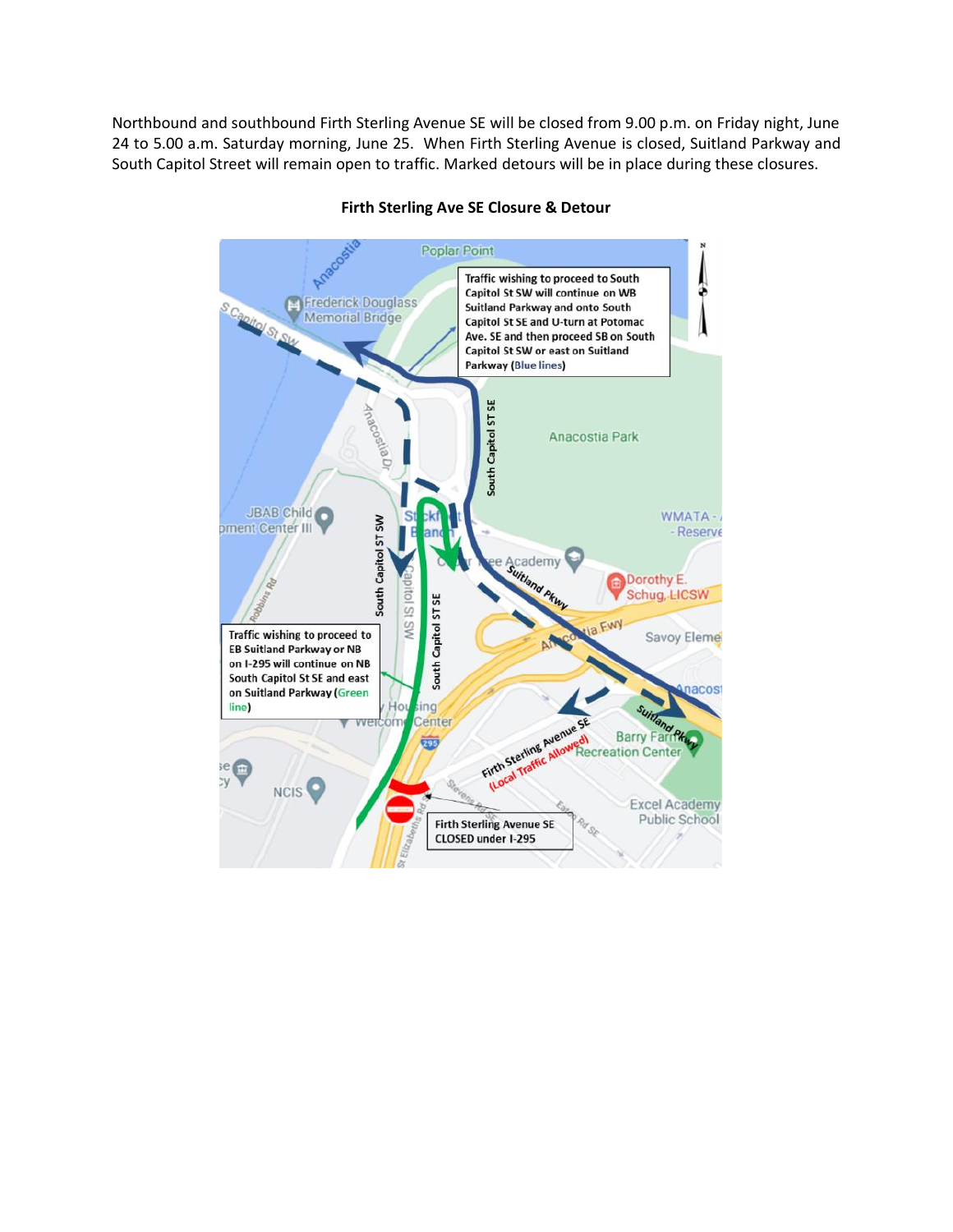South Capitol Street SE will be closed from Potomac Avenue SE/SW to O Street SW nightly from 9:00 p.m. to 5:00 a.m. the following morning from Monday night, June 20 to Monday morning, June 27. Marked detours will be in place during these closures.



# **South Capitol St SE Closure & Detour**

Two lanes will be closed on southbound South Capitol Street across the outbound Frederick Douglass Memorial Bridge starting Monday, June 20 between 3:00 a.m. and 5:00 a.m. and between 9:30 a.m. and 3:30 p.m. Between 5:00 a.m. and 9:30 a.m., one lane will be closed. These closures will extend through Wednesday morning, June 22. For northbound South Capitol Street across the inbound Frederick Douglass Memorial Bridge, two lanes will be closed starting Wednesday morning, June 22 between 9:30 a.m. and 3:30 p.m., and between 9:00 p.m. and 5:00 a.m. One lane will be closed between 3:30 p.m. and 9:00 p.m. These closures will extend through Friday, June 24.

These closures are required for construction activities associated with the following DDOT projects:

## **South Capitol Street Corridor Project - Frederick Douglass Memorial Bridge**